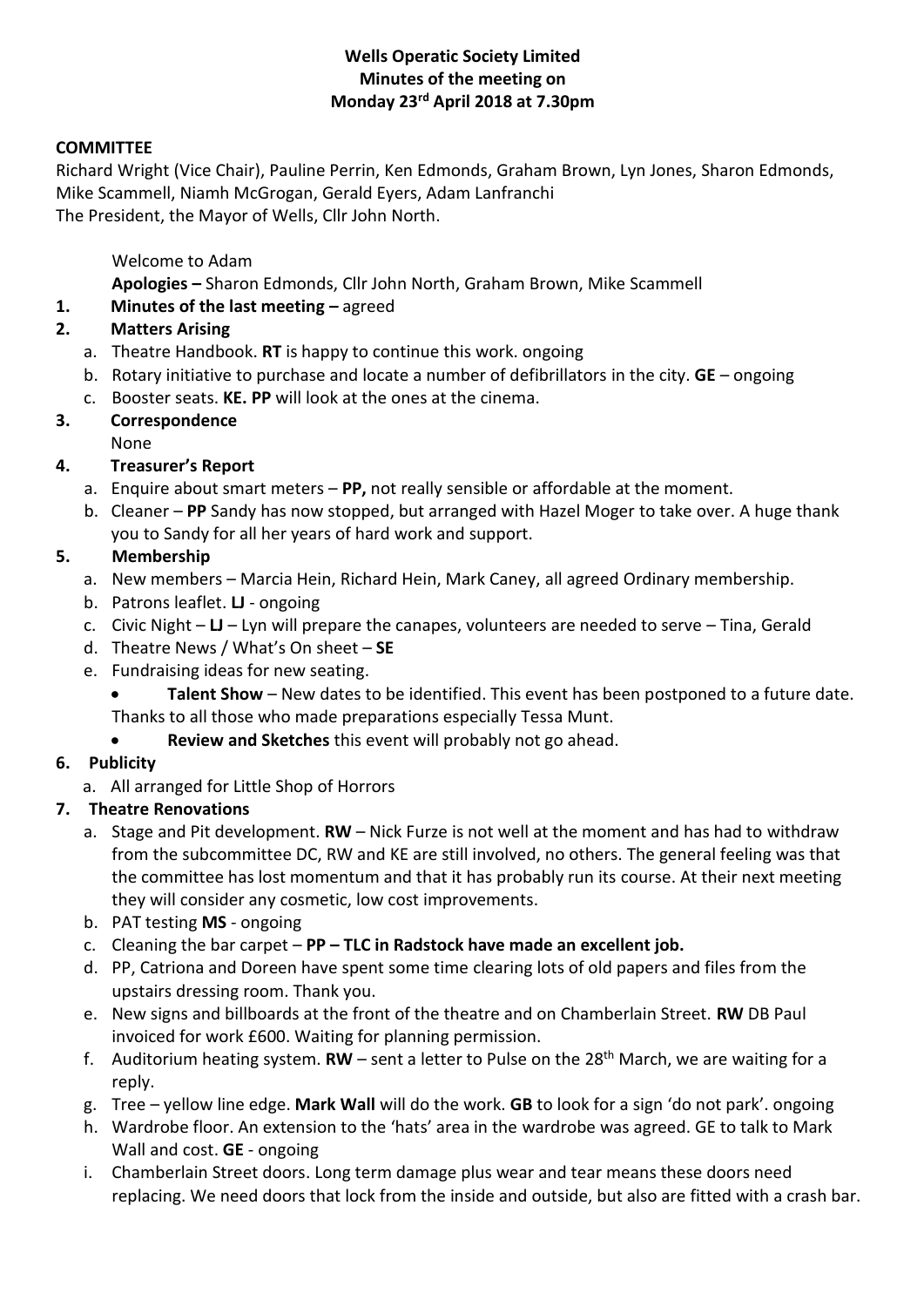**GB** to investigate. Costs to follow. Possibly look at suppliers for new wooden doors. Ongoing. Add sign to pull. Ongoing.

- j. Disabled seats, sale and position within the auditorium. **KE** ongoing
- k. Rehearsal Room curtains. Agreed and will go ahead soon. **GE**

# **8. Productions/Hire.**

**Hires in April, May and June 2018.** See Bar Calendar for details. The person responsible is in bold. Regular dance hires SWSD x2, Small Steps x 2 - **GE** Liberty Choir - **GE** Little Shop of Horrors rehearsals – **Nick Barlow** Wells Comedy Festival – **GE, LJ and MS** BOVTS - **GB** Oscar Wilde performance by Peter Gilchrist, supported by the Rotary – **GE, RW, bar KE & NM** Open Story Tellers – **Owbeon (Sarah Briton)** Wells Cathedral School - **GE** WSPA – **GB**

- **7-10th March 2018 –** *London Suite by Neil Simon.* Review Really great, fun and happy show, 4 good sketches and fun by all.
- **May 15th (Tuesday) -19th 2018** (with a 3pm Matinee on Sat 19th i.e. 6 performances**) –** *Little Shop of Horrors***.** Rights received. Director and Producer – **Nick Barlow**, Choreography - **Eden Simpson**, MD – **Kelly Simpson,** Rehearsal pianist – **Stephen Shears,** SM – **Mark Wall,** Head of Greek Chorus **– Kate Lynch,** Lighting – **GB**, Sound – **Adrian Mitchell**, Costumes – **Louise Sansam**, Prompt – **Freda Brown**, Props - **Vicky Orman, Jo Scammell, Mike Scammell, Sandra Marshall,** Make up – **Helen and Julie Makin**, Artwork – **Katy Biggs, Plant – NB, Adrian Mitchell and GE,** Budget – **agreed**, Publicity - **KE**, Ticket Price – **£12 & £10**, Rehearsal schedule –**done.** FoH manager – **Sally Trayhurn.**
- **Wednesday 6th June** BOVTS West Country Tour. *The Mill on the Floss* by George Eliot, adapted by Helen Edmundson. 70/30 split. **Tickets go live on**
- **September 19th -22nd 2018** William Shakespeare's *The Merry Wives of Windsor* Director **RW,**  Lighting - **GB,** Mediaeval Musician - **Jonathan Weeks,** Costumes – **Louise Baker,** Stage manager – **Charlie Watkins**, Properties – **Pat Watkins,** Choreography – **Tina Eyers,** Prompt – **Freda Brown,** FoH manager – **ST,** Budget – **agreed**, Publicity - **KE**, Ticket Price – **£12 and £10**, Rehearsal schedule – **agreed, Tickets go live on**
- **December 15th -22nd 2018** *–* Panto *Aladdin.* Director **Sharon Edmonds,** Producer **and writer – Vicky Orman,** Choreography – **Janice Holwill**, MD – **Nick Barlow,** SM – **Sarah Galton,** Lighting – **GB**, Sound – **Adrian Mitchell**, Costumes – **?**, Prompt – **Freda Brown**, Props - **Vicky Orman,** Make up – **Helen and Julie Makin,** Budget – **tba**, Publicity - **KE**, Ticket Price – **tba**, Rehearsal schedule – **tba.** FoH manager – **Sally Trayhurn. Tickets go live on**
- **March 2019 – NM** to contact membership to ask for support
- **May 13th -18th 2019 – Fiddler on the Roof.** Rights received. Director **Lois Harbinson,** Assistant Director – **Adam Lanfranchi**, Producer **- Graham Brown**, MD – **Sheila Ross,** Choreography - **Eden Simpson**, SM – **Charlie Watkins,** Set Designer – **Emma Russell**, Lighting – **GB**, Sound – **Adrian Mitchell**, Costumes - **Louise Sansam**, Prompt – **Freda Brown**, Props - **?,** Make up – **Helen and Julie Makin**, Budget – **tba**, Publicity - **KE**, Ticket Price – **tba**, Rehearsal schedule –**tba,** FoH manager – **Sally Trayhurn. Tickets go live on**
- **•** September 2019 Any ideas?
- **Spring Show 2020**  NM is looking at directing **9 to 5**: the Musical, Music and Lyrics by Dolly Parton. Nick Creaser has offered to produce. Rights to be investigated. **NM** to present the show to the committee for discussion.
- **9. Training**

Bar and FoH training to continue as needed.

**10. Show Reviews**